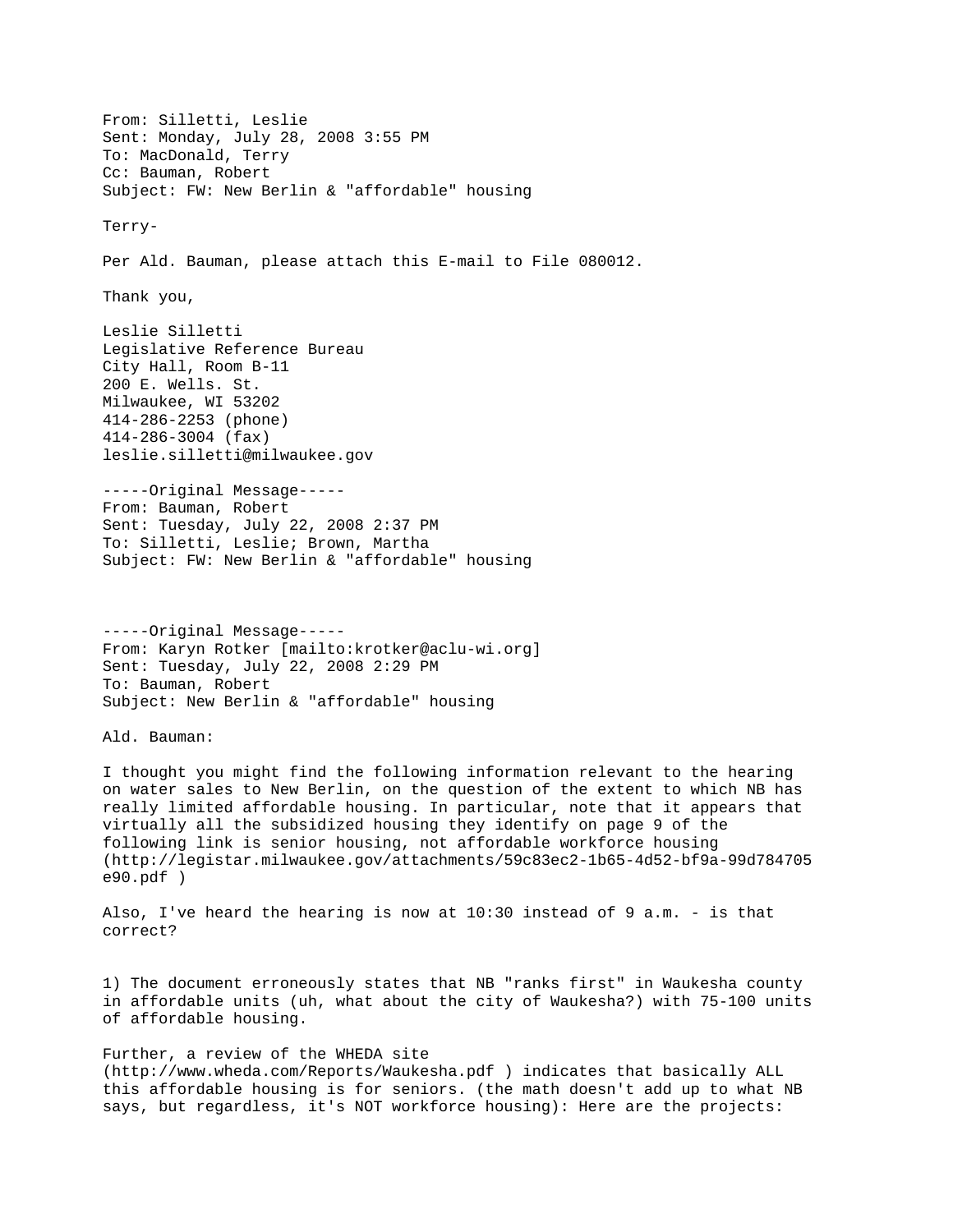Deer Creek Village: 145 units - (101 are affordable). 115 are for seniors, 0 are family, 30 are "other" (generally means persons with disabilities). Also, the "Affordable" units rent is: \$726 for a typical One-Bedroom residence, and a typical Two-Bedroom residence is \$867 per month. There is an additional charge of \$20 per month to add washers and dryers to the apartment.

National Manor Apts (I think this is also called Parkwood): 35 units, 23 affordable, ALL for seniors

National Manor Apts III: (I think this is called Parkwood III): 37 units, 19 affordable, ALL for seniors

not on this link, and hard to track down (but I've been told it exists) is a federally subsidized senior complex:

High Ridge Manor (Section 202, all elderly), 47 units

\_\_\_\_\_\_\_\_\_\_\_\_\_\_\_\_\_\_\_\_\_\_\_\_\_\_\_\_\_\_\_\_\_

\_\_\_\_\_\_\_\_\_\_\_\_\_\_\_\_\_\_\_\_\_\_\_\_\_\_\_\_\_\_\_\_\_\_\_\_\_\_\_\_\_

 $\frac{1}{2}$  ,  $\frac{1}{2}$  ,  $\frac{1}{2}$  ,  $\frac{1}{2}$  ,  $\frac{1}{2}$  ,  $\frac{1}{2}$  ,  $\frac{1}{2}$  ,  $\frac{1}{2}$  ,  $\frac{1}{2}$  ,  $\frac{1}{2}$  ,  $\frac{1}{2}$  ,  $\frac{1}{2}$  ,  $\frac{1}{2}$  ,  $\frac{1}{2}$  ,  $\frac{1}{2}$  ,  $\frac{1}{2}$  ,  $\frac{1}{2}$  ,  $\frac{1}{2}$  ,  $\frac{1$ 

2) New Berlin supports private rental developments that accept rental assistance vouchers FOR THE ELDERLY POPULATION of the city:

National Manor (see #1 above - since it's a tax credit project, it has to accept section 8 vouchers by law)

National Regency Apts (this seems to be Regency Senior communities) http://www.regencyseniorcommunities.com/regency\_newberlin.asp

Steepleview - - this is "A Christian Senior Community" , also looks like some kind of either condo or endowment as the pricing starts at \$114,000 http://www.steepleview.org/sv-pricing.htm

3) NB claims they supported multifamily housing by issuing bonds for Appleglen & Pinewood Creek: not clear how affordable either one is. No rents listed on their websites, and neither lists with WI Front door listing of affordable housing. Also, neither has more than 2 bedrooms.

http://www.wellstonapartments.com/featured\_properties/apple\_glen.cfm Apple Glen LUXURY Apartments (interestingly, this developer DOES do subsidized apts - look at the top of the web page - but NONE of them are in New Berlin).

http://www.pinewoodcreek.com/Default.aspx Pinewood Creek: Spacious and comfortable. These 1 and 2 bedroom apartment homes were designed for the height of luxury while preserving the natural setting.

4) HOME consortium:

States New Berlin participates in Home consortium thru CDBG program. No evidence of affordable housing built in NB through the (federally funded) consortium.